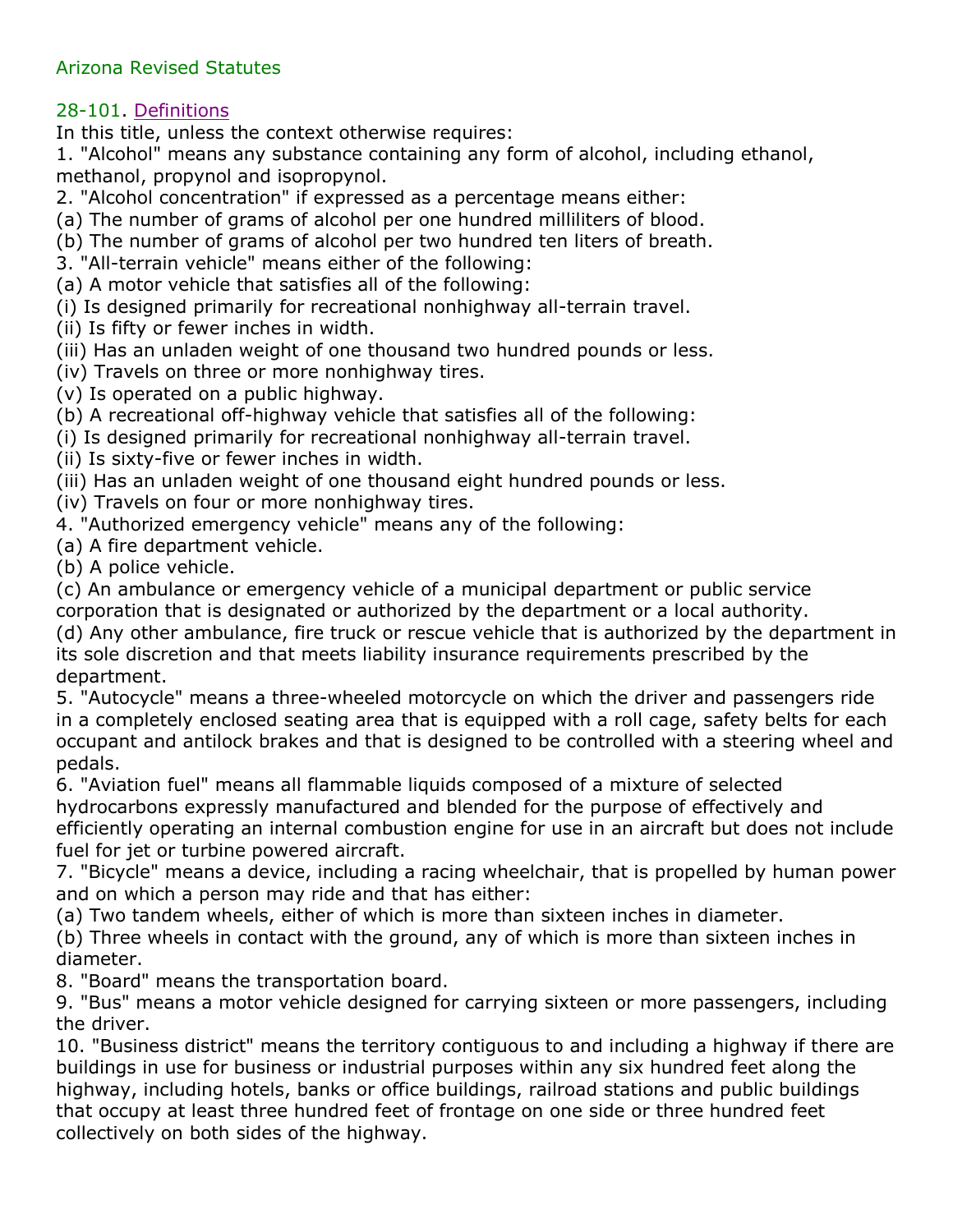11. "Combination of vehicles" means a truck or truck tractor and semitrailer and any trailer that it tows but does not include a forklift designed for the purpose of loading or unloading the truck, trailer or semitrailer.

12. "Controlled substance" means a substance so classified under section 102(6) of the controlled substances act (21 United States Code section 802(6)) and includes all substances listed in schedules I through V of 21 Code of Federal Regulations part 1308. 13. "Conviction" means:

(a) An unvacated adjudication of guilt or a determination that a person violated or failed to comply with the law in a court of original jurisdiction or by an authorized administrative tribunal.

(b) An unvacated forfeiture of bail or collateral deposited to secure the person's appearance in court.

(c) A plea of guilty or no contest accepted by the court.

(d) The payment of a fine or court costs.

14. "County highway" means a public road that is constructed and maintained by a county.

15. "Dealer" means a person who is engaged in the business of buying, selling or exchanging motor vehicles, trailers or semitrailers and who has an established place of business.

16. "Department" means the department of transportation acting directly or through its duly authorized officers and agents.

17. "Digital network or software application" has the same meaning prescribed in section 28-9551.

18. "Director" means the director of the department of transportation.

19. "Drive" means to operate or be in actual physical control of a motor vehicle.

20. "Driver" means a person who drives or is in actual physical control of a vehicle.

21. "Driver license" means a license that is issued by a state to an individual and that authorizes the individual to drive a motor vehicle.

22. "Electric personal assistive mobility device" means a self-balancing two nontandem wheeled device with an electric propulsion system that limits the maximum speed of the device to fifteen miles per hour or less and that is designed to transport only one person. 23. "Farm" means any lands primarily used for agriculture production.

24. "Farm tractor" means a motor vehicle designed and used primarily as a farm implement for drawing implements of husbandry.

25. "Foreign vehicle" means a motor vehicle, trailer or semitrailer that is brought into this state other than in the ordinary course of business by or through a manufacturer or dealer and that has not been registered in this state.

26. "Golf cart" means a motor vehicle that has not less than three wheels in contact with the ground, that has an unladen weight of less than one thousand eight hundred pounds, that is designed to be and is operated at not more than twenty-five miles per hour and that is designed to carry not more than four persons including the driver.

27. "Hazardous material" means a material, and its mixtures or solutions, that the United States department of transportation determines under 49 Code of Federal Regulations is, or any quantity of a material listed as a select agent or toxin under 42 Code of Federal Regulations part 73 that is, capable of posing an unreasonable risk to health, safety and property if transported in commerce and that is required to be placarded or marked as required by the department's safety rules prescribed pursuant to chapter 14 of this title. 28. "Implement of husbandry" means a vehicle designed primarily for agricultural purposes and used exclusively in the conduct of agricultural operations, including an implement or vehicle whether self-propelled or otherwise that meets both of the following conditions: (a) Is used solely for agricultural purposes including the preparation or harvesting of cotton, alfalfa, grains and other farm crops.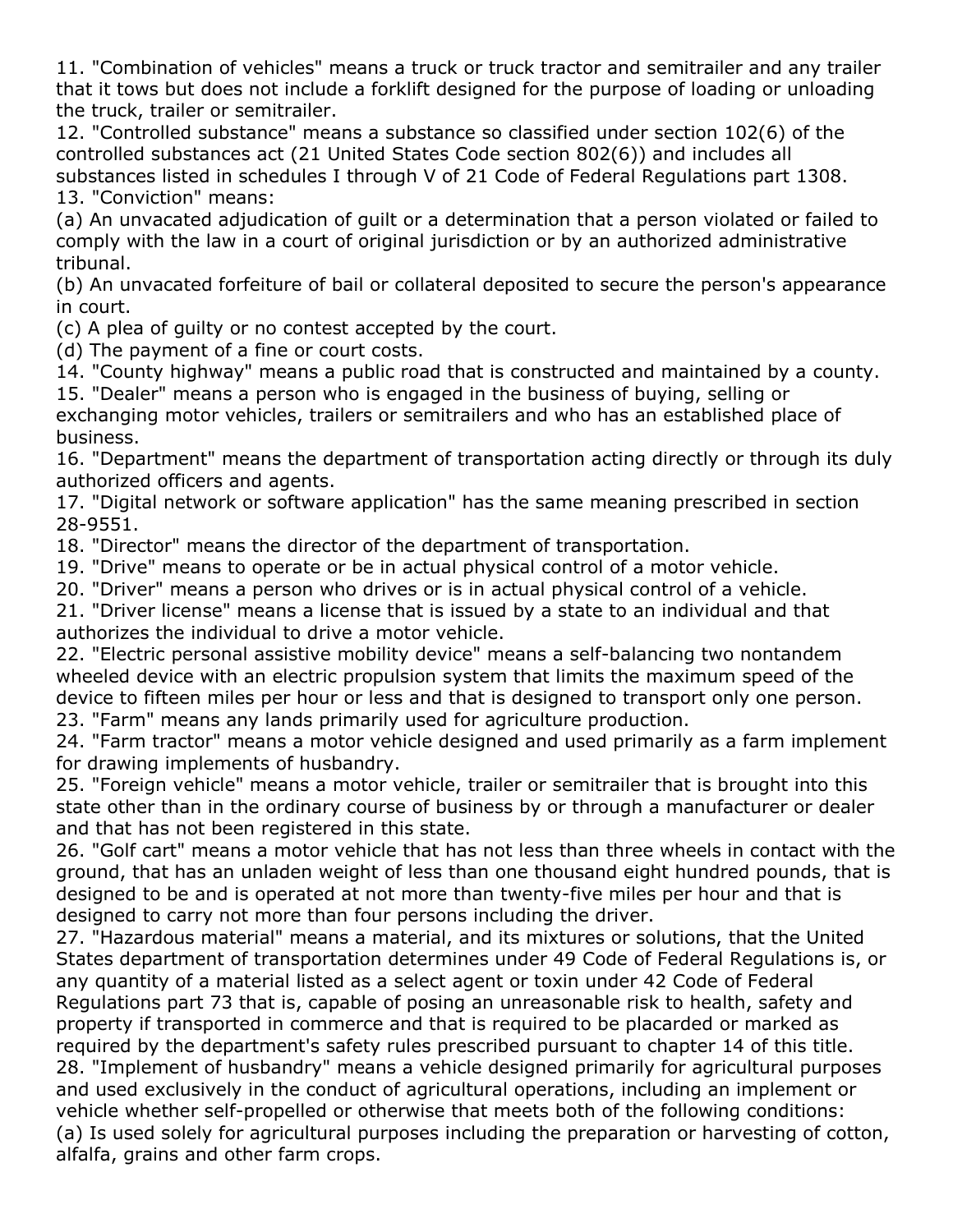(b) Is only incidentally operated or moved on a highway whether as a trailer or selfpropelled unit. For the purposes of this subdivision, "incidentally operated or moved on a highway" means travel between a farm and another part of the same farm, from one farm to another farm or between a farm and a place of repair, supply or storage.

29. "Limousine" means a motor vehicle providing prearranged ground transportation service for an individual passenger, or a group of passengers, that is arranged in advance or is operated on a regular route or between specified points and includes ground transportation under a contract or agreement for services that includes a fixed rate or time and is provided in a motor vehicle with a seating capacity not exceeding fifteen passengers including the driver.

30. "Livery vehicle" means a motor vehicle that:

(a) Has a seating capacity not exceeding fifteen passengers including the driver.

(b) Provides passenger services for a fare determined by a flat rate or flat hourly rate between geographic zones or within a geographic area.

(c) Is available for hire on an exclusive or shared ride basis.

(d) May do any of the following:

(i) Operate on a regular route or between specified places.

(ii) Offer prearranged ground transportation service as defined in section 28-141.

(iii) Offer on demand ground transportation service pursuant to a contract with a public airport, licensed business entity or organization.

31. "Local authority" means any county, municipal or other local board or body exercising jurisdiction over highways under the constitution and laws of this state.

32. "Manufacturer" means a person engaged in the business of manufacturing motor vehicles, trailers or semitrailers.

33. "Moped" means a bicycle that is equipped with a helper motor if the vehicle has a maximum piston displacement of fifty cubic centimeters or less, a brake horsepower of one and one-half or less and a maximum speed of twenty-five miles per hour or less on a flat surface with less than a one percent grade.

34. "Motor driven cycle" means a motorcycle, including every motor scooter, with a motor that produces not more than five horsepower.

35. "Motor vehicle":

(a) Means either:

(i) A self-propelled vehicle.

(ii) For the purposes of the laws relating to the imposition of a tax on motor vehicle fuel, a vehicle that is operated on the highways of this state and that is propelled by the use of motor vehicle fuel.

(b) Does not include a motorized wheelchair, an electric personal assistive mobility device or a motorized skateboard. For the purposes of this subdivision:

(i) "Motorized skateboard" means a self-propelled device that has a motor, a deck on which a person may ride and at least two tandem wheels in contact with the ground.

(ii) "Motorized wheelchair" means a self-propelled wheelchair that is used by a person for mobility.

36. "Motor vehicle fuel" includes all products that are commonly or commercially known or sold as gasoline, including casinghead gasoline, natural gasoline and all flammable liquids, and that are composed of a mixture of selected hydrocarbons expressly manufactured and blended for the purpose of effectively and efficiently operating internal combustion engines. Motor vehicle fuel does not include inflammable liquids that are specifically manufactured for racing motor vehicles and that are distributed for and used by racing motor vehicles at a racetrack, use fuel as defined in section 28-5601, aviation fuel, fuel for jet or turbine powered aircraft or the mixture created at the interface of two different substances being transported through a pipeline, commonly known as transmix.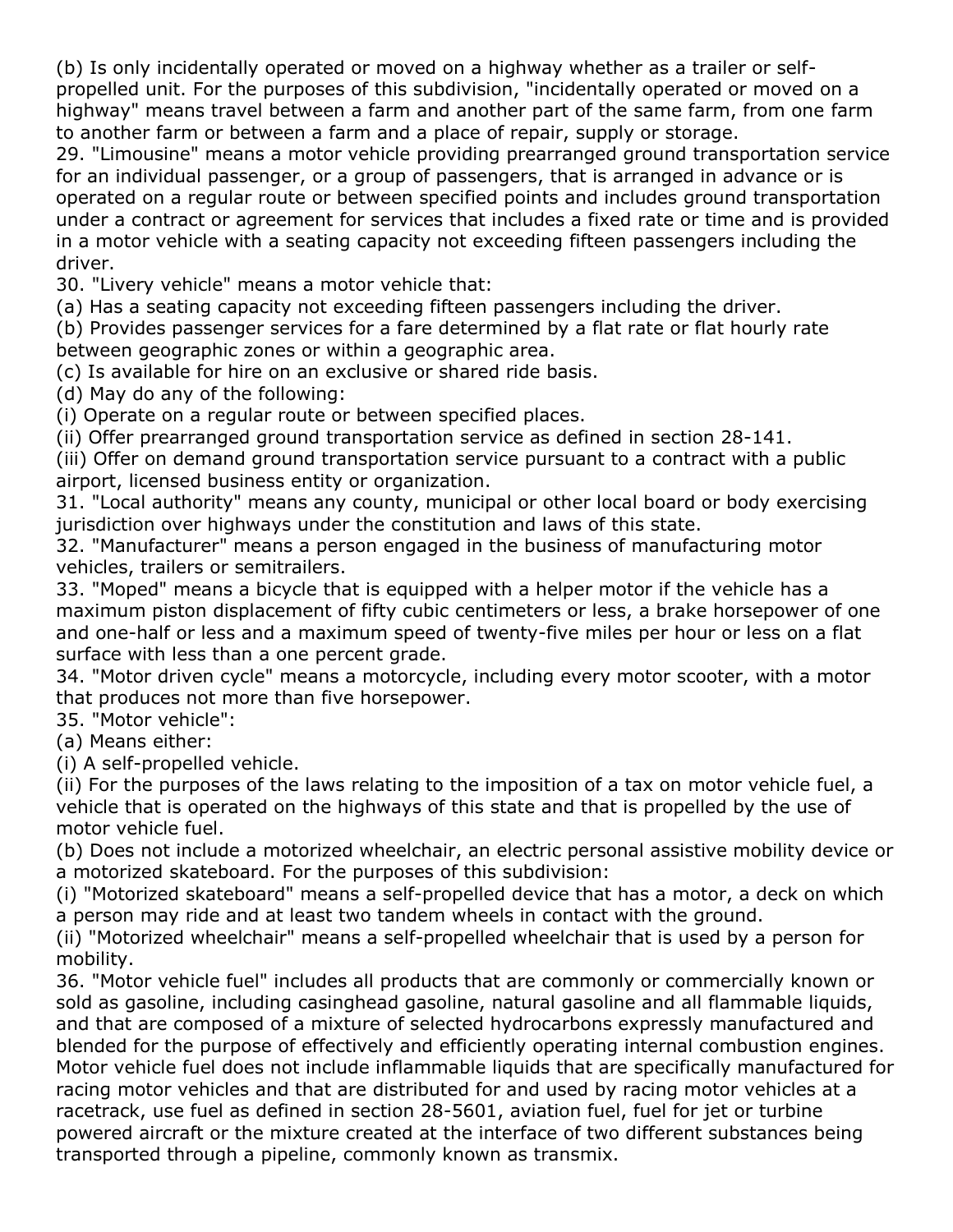37. "Motorcycle" means a motor vehicle that has a seat or saddle for the use of the rider and that is designed to travel on not more than three wheels in contact with the ground but excludes a tractor and a moped.

38. "Motorized quadricycle" means a self-propelled motor vehicle to which all of the following apply:

(a) The vehicle is self-propelled by an emission-free electric motor and may include pedals operated by the passengers.

(b) The vehicle has at least four wheels in contact with the ground.

(c) The vehicle seats at least eight passengers, including the driver.

(d) The vehicle is operable on a flat surface using solely the electric motor without assistance from the pedals or passengers.

(e) The vehicle is a commercial motor vehicle as defined in section 28-5201.

(f) The vehicle is licensed by the department of weights and measures to operate as a limousine pursuant to section 28-9503.

(g) The vehicle is manufactured by a motor vehicle manufacturer that is licensed pursuant to chapter 10 of this title.

(h) The vehicle complies with the definition and standards for low-speed vehicles set forth in federal motor vehicle safety standard 500 and 49 Code of Federal Regulations section 571.3(b) and 571.500, respectively.

39. "Neighborhood electric vehicle" means a self-propelled electrically powered motor vehicle to which all of the following apply:

(a) The vehicle is emission free.

(b) The vehicle has at least four wheels in contact with the ground.

(c) The vehicle complies with the definition and standards for low speed vehicles set forth in federal motor vehicle safety standard 500 and 49 Code of Federal Regulations sections 571.3(b) and 571.500, respectively.

40. "Nonresident" means a person who is not a resident of this state as defined in section 28-2001.

41. "Off-road recreational motor vehicle" means a motor vehicle that is designed primarily for recreational nonhighway all-terrain travel and that is not operated on a public highway. Off-road recreational motor vehicle does not mean a motor vehicle used for construction, building trade, mining or agricultural purposes.

42. "Operator" means a person who drives a motor vehicle on a highway, who is in actual physical control of a motor vehicle on a highway or who is exercising control over or steering a vehicle being towed by a motor vehicle.

43. "Owner" means:

(a) A person who holds the legal title of a vehicle.

(b) If a vehicle is the subject of an agreement for the conditional sale or lease with the right of purchase on performance of the conditions stated in the agreement and with an immediate right of possession vested in the conditional vendee or lessee, the conditional vendee or lessee.

(c) If a mortgagor of a vehicle is entitled to possession of the vehicle, the mortgagor. 44. "Pedestrian" means any person afoot. A person who uses an electric personal assistive mobility device or a manual or motorized wheelchair is considered a pedestrian unless the manual wheelchair qualifies as a bicycle. For the purposes of this paragraph, "motorized wheelchair" means a self-propelled wheelchair that is used by a person for mobility. 45. "Power sweeper" means an implement, with or without motive power, that is only incidentally operated or moved on a street or highway and that is designed for the removal of debris, dirt, gravel, litter or sand whether by broom, vacuum or regenerative air system from asphaltic concrete or cement concrete surfaces, including parking lots, highways, streets and warehouses, and a vehicle on which the implement is permanently mounted.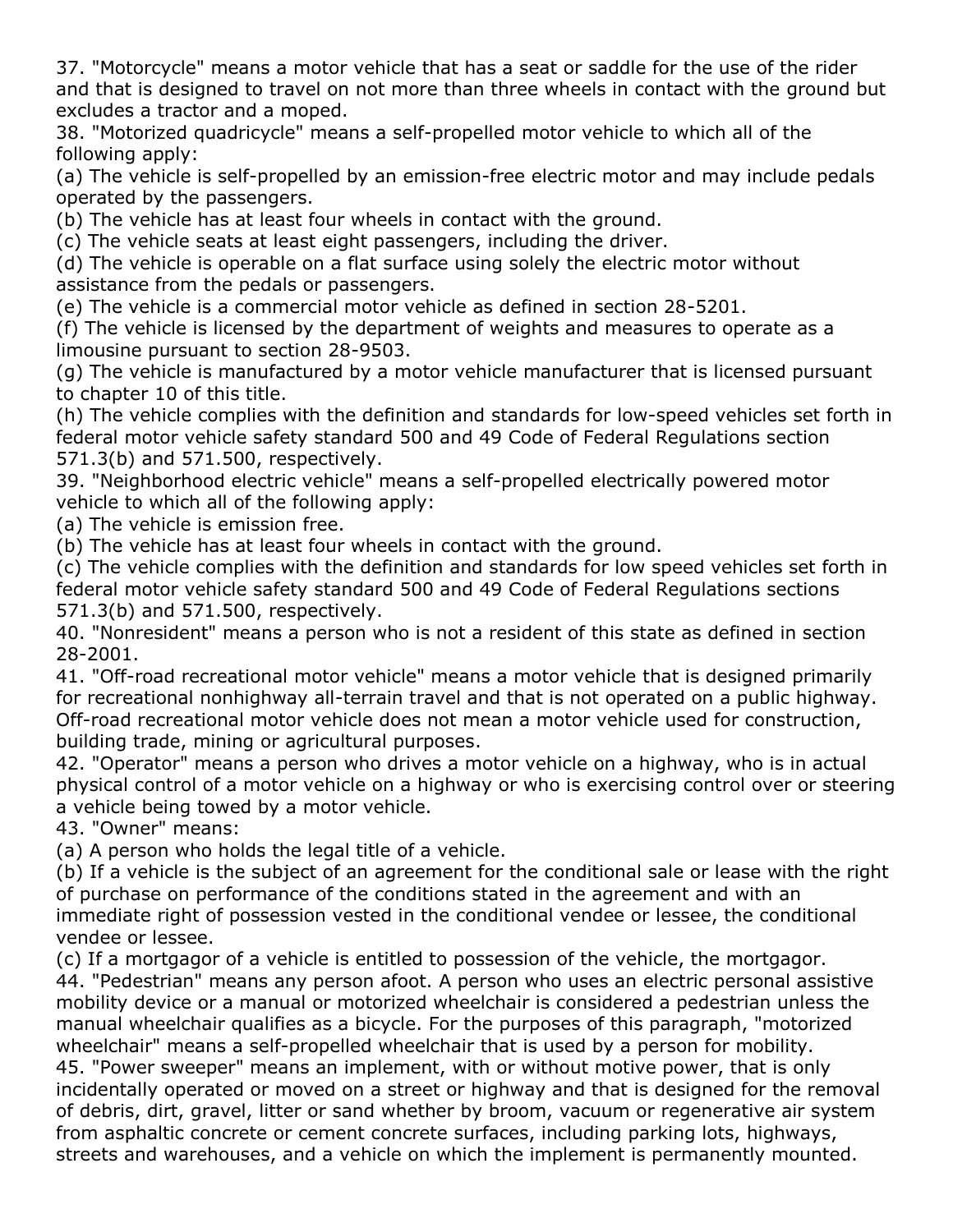46. "Public transit" means the transportation of passengers on scheduled routes by means of a conveyance on an individual passenger fare-paying basis excluding transportation by a sightseeing bus, school bus or taxi or a vehicle not operated on a scheduled route basis. 47. "Reconstructed vehicle" means a vehicle that has been assembled or constructed largely by means of essential parts, new or used, derived from vehicles or makes of vehicles of various names, models and types or that, if originally otherwise constructed, has been materially altered by the removal of essential parts or by the addition or substitution of essential parts, new or used, derived from other vehicles or makes of vehicles. For the purposes of this paragraph, "essential parts" means integral and body parts, the removal, alteration or substitution of which will tend to conceal the identity or substantially alter the appearance of the vehicle.

48. "Residence district" means the territory contiguous to and including a highway not comprising a business district if the property on the highway for a distance of three hundred feet or more is in the main improved with residences or residences and buildings in use for business.

49. "Right-of-way" when used within the context of the regulation of the movement of traffic on a highway means the privilege of the immediate use of the highway. Right-of-way when used within the context of the real property on which transportation facilities and appurtenances to the facilities are constructed or maintained means the lands or interest in lands within the right-of-way boundaries.

50. "School bus" means a motor vehicle that is designed for carrying more than ten passengers and that is either:

(a) Owned by any public or governmental agency or other institution and operated for the transportation of children to or from home or school on a regularly scheduled basis. (b) Privately owned and operated for compensation for the transportation of children to or from home or school on a regularly scheduled basis.

51. "Semitrailer" means a vehicle that is with or without motive power, other than a pole trailer, that is designed for carrying persons or property and for being drawn by a motor vehicle and that is constructed so that some part of its weight and that of its load rests on or is carried by another vehicle. For the purposes of this paragraph, "pole trailer" has the same meaning prescribed in section 28-601.

52. "State" means a state of the United States and the District of Columbia.

53. "State highway" means a state route or portion of a state route that is accepted and designated by the board as a state highway and that is maintained by the state.

54. "State route" means a right-of-way whether actually used as a highway or not that is designated by the board as a location for the construction of a state highway.

55. "Street" or "highway" means the entire width between the boundary lines of every way if a part of the way is open to the use of the public for purposes of vehicular travel.

56. "Taxi" means a motor vehicle that has a seating capacity not exceeding fifteen

passengers, including the driver, that is registered as a taxi in this state or any other state, that provides passenger services and that:

(a) Does not primarily operate on a regular route or between specified places.

(b) Offers local transportation for a fare determined on the basis of the distance traveled or prearranged ground transportation service as defined in section 28-141 for a predetermined fare.

57. "Traffic survival school" means a school that offers educational sessions to drivers who are required to attend and successfully complete educational sessions pursuant to this title that are designed to improve the safety and habits of drivers and that are approved by the department.

58. "Trailer" means a vehicle that is with or without motive power, other than a pole trailer, that is designed for carrying persons or property and for being drawn by a motor vehicle and